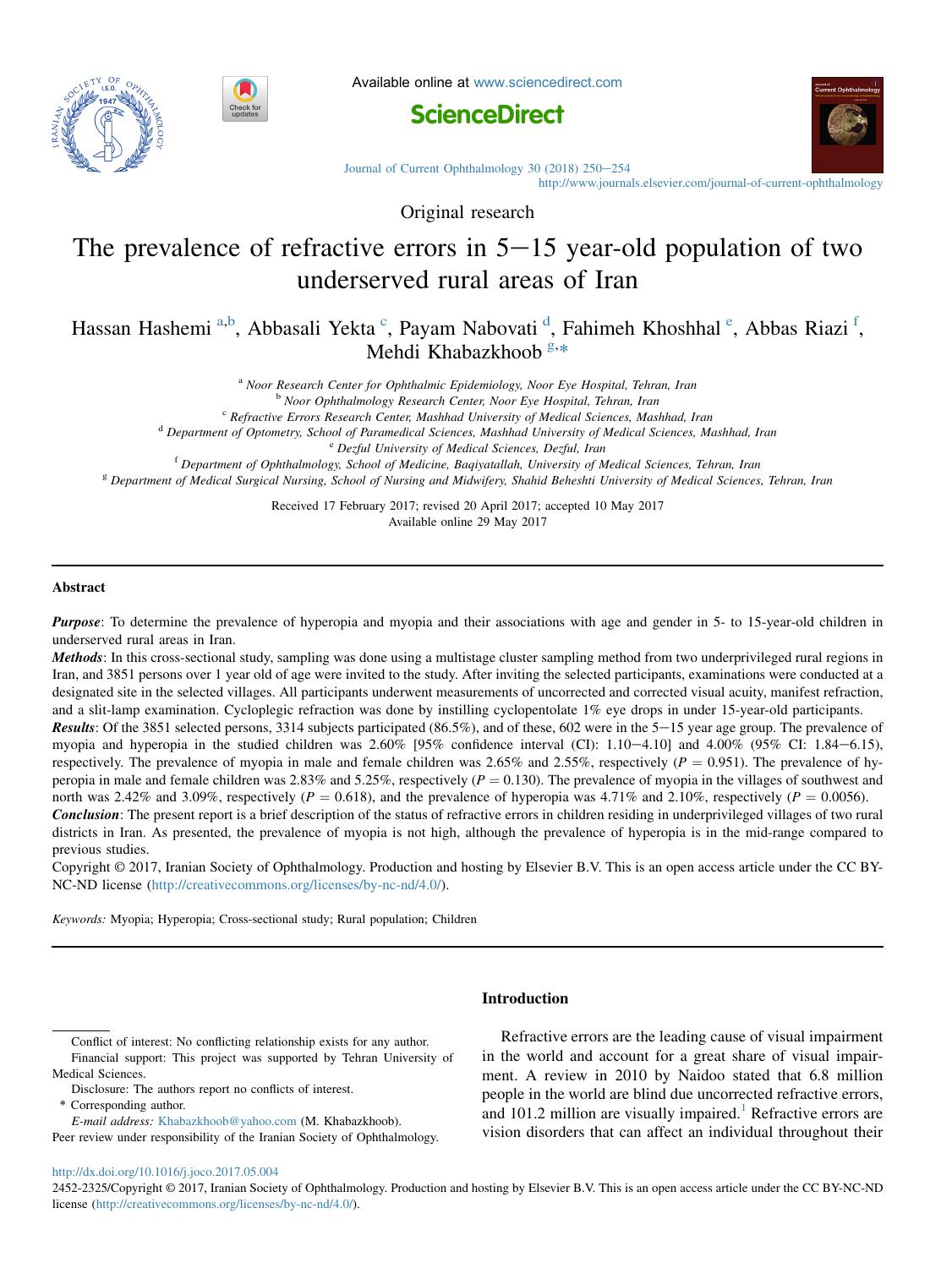lifetime, and they are the most common vision problem in most age groups. Children are one of the most important populations at risk of refractive errors, and such visual problems can impact their learning experiences and future occupational opportunities.

Over the past two decades, the distribution of refractive errors in children around the world has been an issue of interest. In 2000, a report by Negrel on refractive errors presented a protocol for determining refractive errors in children. $<sup>2</sup>$  According to this</sup> protocol, refractive errors in  $5-15$ -year-old children should be measured under cycloplegia. Since then, numerous studies around the world have based their work on this protocol to describe the prevalence of refractive errors in children. $2^{-17}$  $2^{-17}$  $2^{-17}$  $2^{-17}$ Although we expect a higher prevalence of hyperopia in children, a review of these study results suggests that myopia can be more common than hyperopia, and there is agreement that myopia is more common in East Asian populations. $2^{-16}$  $2^{-16}$  $2^{-16}$ 

In Iran, the protocol for refractive errors in children was first followed by Fotouhi et al to determine the prevalence of refractive errors in children in Dezful, $12$  and since then, several other studies in various parts of Iran have described refractive errors using the same protocol.<sup>[3,5,12](#page-3-0)</sup> However, except for the study by Fotouhi et al whose samples were partly selected from rural areas, $12$  all other reports from Iran concern urban children. Overall, studies on rural populations are less com-mon throughout the world.<sup>[7,8,11,13,18](#page-3-0)</sup> Given their less access to health services, it is essential to direct attention to rural populations. The present report is part of a larger study conducted at underprivileged rural areas in Iran. Given the limited number of reports from rural areas and the importance of children's visual status, the purpose of the present report is to describe the prevalence of refractive errors in rural children.

# Methods

#### Sampling method

The present study was conducted cross-sectionally in 2015. In this study, the residents of deprived villages were considered as the target population, and it was conducted at rural areas of two underprivileged districts in Iran. For sampling, a multistage cluster sampling approach was applied to select potential participants. One of the offices of the presidential administration in Iran is dedicated to the development of rural and deprived areas of the country. The sampling frame of the present study was based on the roster of deprived rural villages provided by this office. For this purpose, national data was used to randomly select two districts from the north and southwest of the country. The district selected from the north was Kajour (a district of Noshahr County, Mazandaran Province), and the selected district from the southwest was Shahyoun (a district of Dezful County, Khuzestan Province). In the next stage, rosters of all villages in these two districts were prepared, and a number of them were randomly selected.

Since a main objective of this survey was to evaluate visual impairment, the sample size was calculated based on the prevalence of visual impairment in a village in Iran. The sample size for a rate of 6.3%, a precision level of 0.01 and a 95% confidence interval (CI) was calculated as 2267. Considering the sampling method, a 1.5 design effect was considered, which corrected the sample size to 3400. Also, a 10% non-response rate was assumed with the total sample size reached 3740. Sampling from each district was proportional to their total population. Therefore, given the sample size calculated for the study, 5 villages were sampled in Kajour and 15 in Shahyoun to maintain the balance, because the latter district had smaller and less populated villages. All over-oneyear-old rural-dwellers in each selected village were considered as a study sample and invited to participate in the study.

Examinations in each village were completed at a site with normal room illumination. After obtaining consents and conducting an interview to obtain demographic information, all participants underwent optometric examinations. All optometric examinations were performed by two experienced optometrists. These two optometrists had high inter-examiner agreement on initial testing of uncorrected visual acuity (Interclass Correlation Coefficient (ICC): 0.92) and spherical equivalent of refraction (ICC: 0.90) in 35 subjects.

First, all participants were examined with an autorefractometer (Nidek ARK-510A Auto Refractor/Keratometer, Japan) to record their objective refraction, and then their uncorrected distance visual acuity (UCVA) was measured using a Snellen E chart at a distance of 6 m. Visual acuity testing for children who were uncooperative with Snellen chart, was done with LEA symbols acuity chart (LEA Symbols Acuity Chart, Good-Lite Company, USA).

In the next stage, after refining the auto-refraction with retinoscopy (Heine Beta 200 retinoscope, HEINE Optotechnik, Germany), all cooperative cases with an UCVA worse than 20/20 were tested for subjective refraction. After the completion of vision tests, all participants had ophthalmic and slit-lamp examinations by an ophthalmologist.

Finally, all participants 15 years of age and younger underwent cycloplegic refraction. For this purpose, a drop of cyclopentolate 1% was instilled in each eye, twice, 5 min apart, and cycloplegic refraction with the auto-refractometer was done 35 min after the last drop.

To allow for proper comparison of our results with other studies using the Negrel's refractive status evaluation protocol for children, participants over 15 years of age and also those under 5 years of age were excluded from this report.

# **Definitions**

Refractive errors were determined based on spherical equivalent refraction. A spherical equivalent of  $-0.5$  diopter (D) or worse was defined as myopia and a spherical equivalent equal to or worse than 2.00 D was defined as hyperopia.

### Statistical analysis

The prevalence of myopia and hyperopia are presented as percentages with 95% CI. In calculating the 95% CI, adjustments for the effect of cluster sampling were considered. For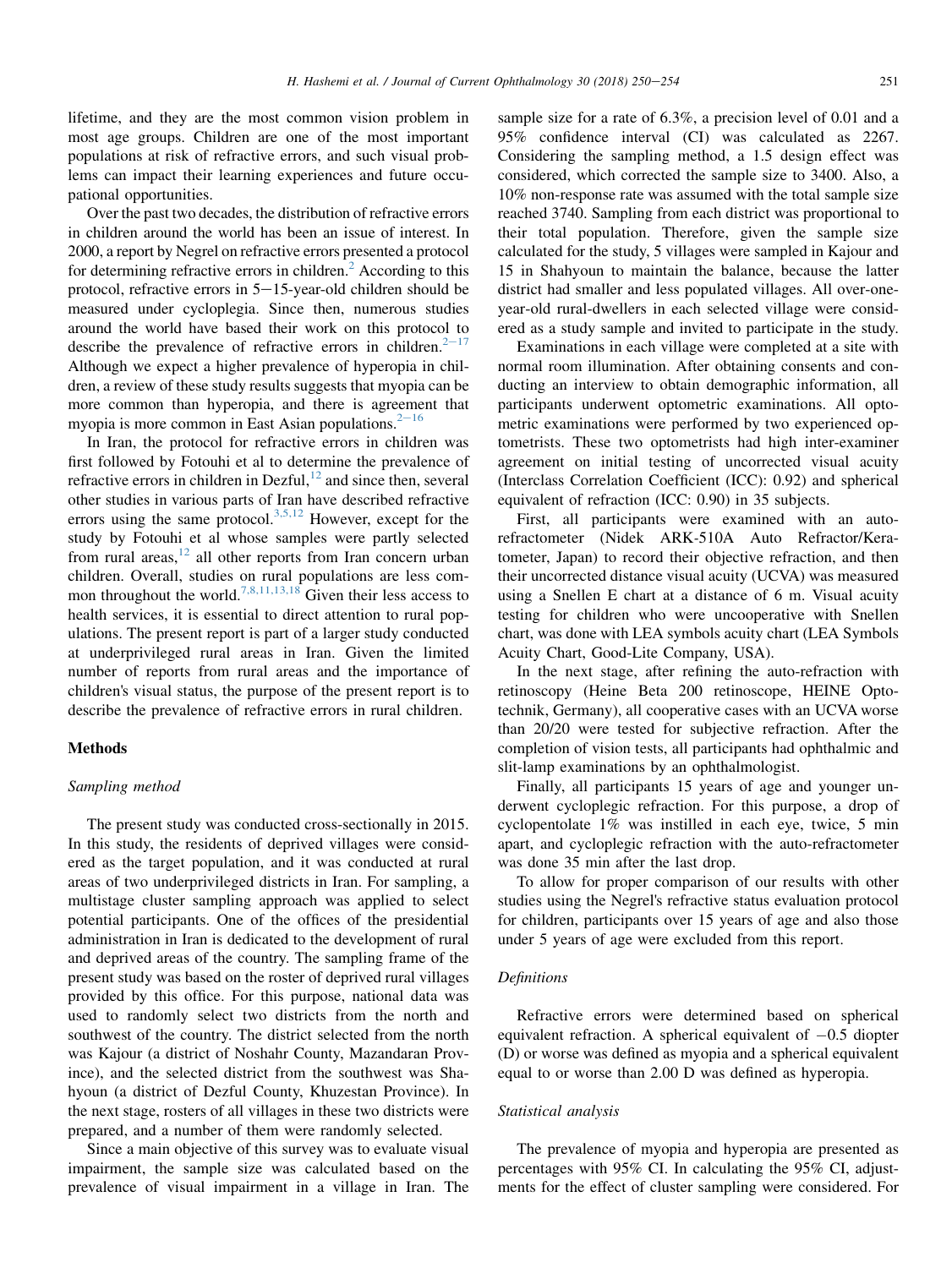every rural area, weighting of the sample was done according to age and gender. To investigate the relationship between refractive errors and the variables of age, gender and area of residence, we used multiple logistic regressions.

# Ethical issues

The Ethics Committee of Tehran University of Medical Sciences approved the study protocol, which was conducted in accord with the tenets of the Declaration of Helsinki. All participants signed a written informed consent.

## Results

Of the 3851 subjects selected for the study, 3314 participated (86.5%), and of these, 656 were in the  $5-15$  year age group. After excluding cases who met the exclusion criteria, data from 602 participants was used in the analysis for this report. Female participants comprised  $51.2\%$  (n = 308) of the sample. The mean age of the studied sample was  $10.02 \pm 3.19$ years.

Table 1 shows the prevalence of refractive errors by age and gender. The prevalence of myopia and hyperopia in the total sample was 2.60% (95% CI: 1.10-4.10) and 4.00% (95% CI:  $1.84-6.15$ ), respectively. The prevalence of myopia in male and female children was  $2.65\%$  (95% CI: 0.40–4.89) and 2.55% (95% CI: 0.35–4.75), respectively ( $P = 0.951$ ). The lowest prevalence of myopia was observed in the  $5-7$  year age group  $(1.16\%)$  and the highest was in the  $14-15$  year age group (5.94%). By considering the  $5-7$  year age group as the reference group, simple regression model indicated an agerelated increase in the prevalence of myopia ( $P < 0.001$ ).

#### Table 1

The prevalence of myopia and hyperopia by age and gender.

|        |           |     | Myopia               | Hyperopia            |
|--------|-----------|-----|----------------------|----------------------|
|        |           |     | $% (95\% CI)$        | $% (95\% CI)$        |
|        | Total     | n   | $2.60(1.10-4.10)$    | $4.00(1.84 - 6.15)$  |
| Gender | Female    | 308 | $2.55(0.35 - 4.75)$  | $5.25(1.49 - 9.00)$  |
|        | Male      | 294 | $2.65(0.40-4.89)$    | $2.83(1.13 - 4.53)$  |
| Age    | $5 - 7$   | 164 | $1.16(0.14 - 9.82)$  | $4.84(0.50 - 9.18)$  |
|        | $8 - 10$  | 165 | $0.77(0.09 - 6.70)$  | $3.40(1.25 - 9.26)$  |
|        | $11 - 13$ | 151 | $2.56(0.28 - 4.85)$  | $4.30(1.57 - 11.75)$ |
|        | $14 - 15$ | 122 | $5.94(0.62 - 11.27)$ | $3.44(0.54 - 21.71)$ |
| Place  | Southwest | 371 | $2.42(0.58 - 4.25)$  | $4.71(1.73 - 7.69)$  |
|        | North     | 231 | $3.09(0.96 - 5.21)$  | $2.10(0.98 - 3.22)$  |

CI: Confidence interval.

#### Table 2

The association between myopia and hyperopia with gender, area of residence and age by multiple regressions logistic.

|                   |                 | Hyperopia           |            | Myopia               |         |
|-------------------|-----------------|---------------------|------------|----------------------|---------|
|                   |                 | OR (95% CI)         | $P$ -value | OR (95% CI)          | P-value |
| Gender            | Male/female     | $0.52(0.23 - 1.21)$ | 0.120      | $1.04(0.31 - 3.49)$  | 0.941   |
| Area of residence | North/Southwest | $0.43(0.18-1.03)$   | 0.058      | $1.25(0.49-3.18)$    | 0.619   |
| Age               | $5 - 7$         |                     |            |                      |         |
|                   | $8 - 10$        | $0.68(0.2 - 2.34)$  | 0.520      | $0.66(0.03 - 15.2)$  | 0.784   |
|                   | $11 - 13$       | $0.88(0.15 - 5.14)$ | 0.879      | $2.25(0.18 - 27.7)$  | 0.501   |
|                   | $14 - 15$       | $0.70(0.12 - 4.31)$ | 0.686      | $5.38(0.39 - 74.85)$ | 0.193   |

OR: Odd ratio; CI: Confidence interval.

The prevalence of hyperopia in males and females was 2.83% (95% CI: 1.13–4.53) and 5.25% (95% CI: 1.49–9.00), respectively ( $P = 0.130$ ). The lowest prevalence of hyperopia was observed in the  $14-15$  year age group (3.44%), and the highest was in the  $5-7$  year age group (4.84%). By considering the  $5-7$  year age group as the reference group, the simple regression model showed no statistically significant relationship between age and the prevalence of hyperopia (Table 2).

Table 1 also shows the prevalence of myopia and hyperopia according to the area of residence. Based on the simple logistic regression, there was no statistically significant difference in the prevalence of myopia ( $P = 0.618$ ) and hyperopia  $(P = 0.0056)$  between the children of southwest and north.

Table 2 shows the results of the multiple logistic regression for myopia and hyperopia. As seen, there was no statistically significant relationship between the prevalence of myopia and hyperopia with study's variables (all  $P$  values  $>0.05$ ).

## **Discussion**

This brief report describes the prevalence of refractive errors in underprivileged rural areas in Iran. To allow for proper comparisons, here we only discuss results in  $5-15$ -year-old children who had cycloplegic refraction. [Table 3](#page-3-0) summarizes the results of other studies based on children's refractive error protocol; as demonstrated, the prevalence of myopia in children around the world varies between 0.3% in Nepal to 36.7% in Hong Kong [\(Table 3\)](#page-3-0), while the prevalence in our study was 2.60%.

The prevalence of myopia in this study was relatively lower than studies outside Iran and even studies conducted in Iran.<sup>[4,6](#page-3-0)-[10,13](#page-3-0)-[16,18,20](#page-3-0)-[25](#page-3-0)</sup> The increase in myopia prevalence is being attributed to lifestyle changes, especially near work, and the results of this study indicate that children in underprivileged villages, unlike urban children, are probably spared from myopia because of their lack of access to common near work devices, however, given the global growing trend of myopia, prevention programs including limiting near activities and encouraging children to participate more in outdoor activities may be helpful for rural areas.

The prevalence of hyperopia varies from 0.8% in Nepal to 18.3% in Morocco [\(Table 3\)](#page-3-0), and our study showed that 4.00% of the children were hyperopic. The prevalence of hyperopia in our study is in the mid-range, although as seen in [Table 3](#page-3-0),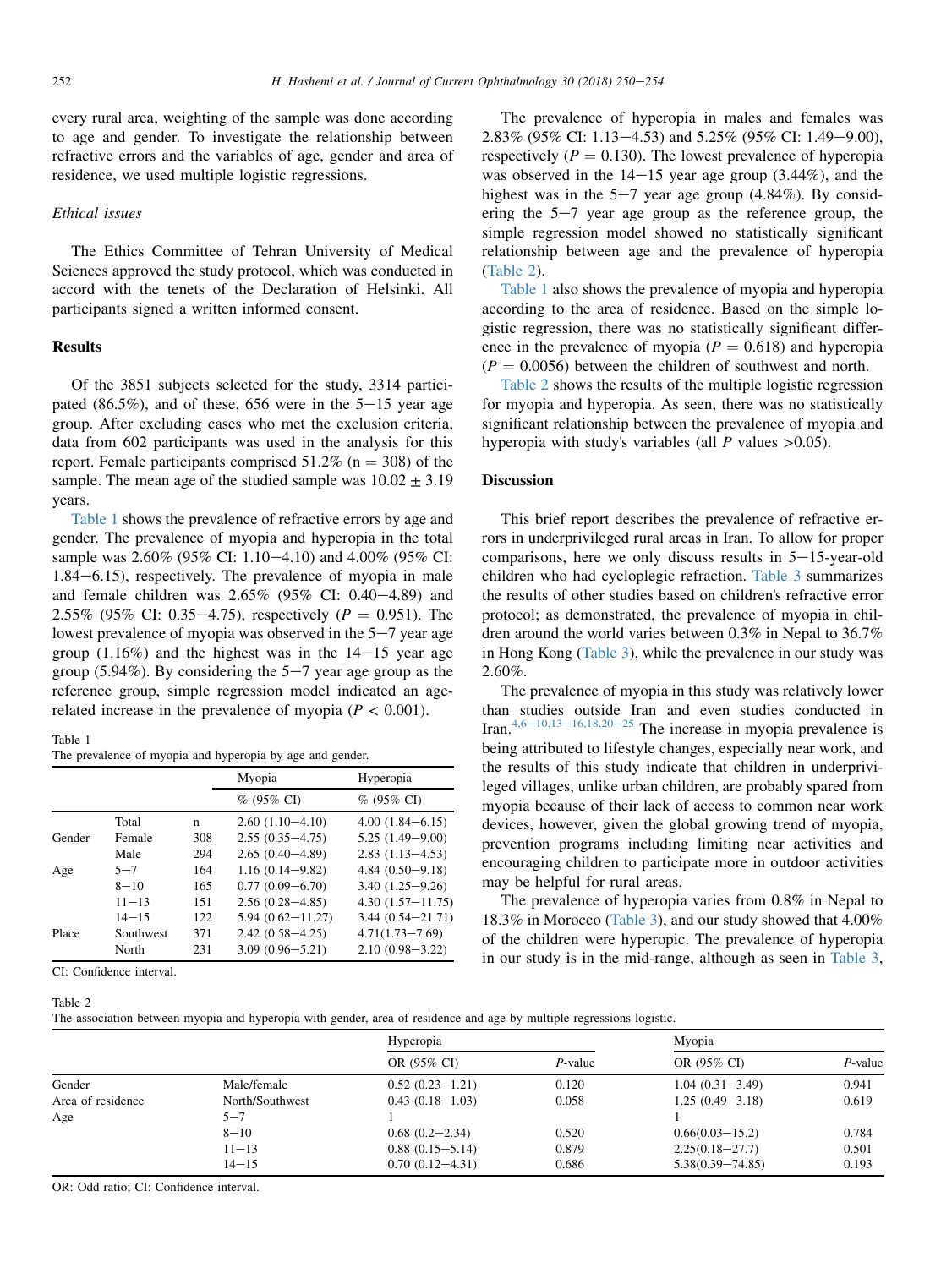<span id="page-3-0"></span>Table 3 Summary of other studies concerning myopia and hyperopia (childhood).

| Country                    | Year of<br>publication | Age<br>(year) | Sample size | Myopia  | Hyperopia |
|----------------------------|------------------------|---------------|-------------|---------|-----------|
| Iran $(Bojnourd)5$         | 2012                   | $6 - 17$      | 1551        | 4.3%    | 5.4%      |
| Iran $(Shiraz)^3$          | 2010                   | $7 - 15$      | 1872        | 1.73%   | 8.95%     |
| Pakistan <sup>19</sup>     | 2014                   | $5 - 16$      | 45122       | 1.89%   | 0.63%     |
| Cambodia <sup>11</sup>     | 2012                   | $12 - 14$     | 5527        | 2.2%    | 0.4%      |
| Iran $(Dezful)^{12}$       | 2007                   | $7 - 15$      | 5544        | 2.5%    | 28.9%     |
| India <sup>7</sup>         | 2009                   | $6 - 15$      | 12422       | 3.16%   | 1.06%     |
| Turkey <sup>20</sup>       | 2013                   | $6 - 14$      | 21062       | 3.2%    | 5.9%      |
| India <sup>13</sup>        | 2002                   | $7 - 15$      | 4074        | 4.1%    | 0.78%     |
| Malaysia <sup>10</sup>     | 2008                   | $6 - 12$      | 705         | 5.4%    | 1.0%      |
| Ethiopia <sup>21</sup>     | 2014                   | $7 - 15$      | 420         | 5.47%   | 1.4%      |
| Chili <sup>9</sup>         | 2000                   | $5 - 15$      | 5303        | 5.8%    | 14.5%     |
| Ethiopia <sup>8</sup>      | 2013                   | $7 - 18$      | 4238        | $6.0\%$ | 0.33%     |
| Sweden $^{22}$             | 2006                   | $4 - 15$      | 143         | 6%      | $9\%$     |
| Morocco <sup>15</sup>      | 2009                   | $6 - 16$      | 545         | 6.1%    | 18.3%     |
| Poland <sup>14</sup>       | 2007                   | $6 - 18$      | 5724        | 13%     | 38%       |
| China <sup>6</sup>         | 2010                   | $6 - 15$      | 3070        | 13.75%  | 3.26%     |
| Nepal <sup>23</sup>        | 2012                   | $5 - 15$      | 133         | 34%     | 15%       |
| Nepal <sup>18</sup>        | 2010                   | $7 - 15$      | 440         | 59.8%   | 31.0%     |
| Saudi Arabia <sup>16</sup> | 2013                   | $5 - 15$      | 2246        | 65.7%   | 9.9%      |

the prevalence of hyperopia is relatively high in this study compared with some other parts of the world. This observation may be a little hard to explain, however, based on previous reports, hyperopia is more common at lower levels of educa-tion and lower economic status.<sup>[26](#page-4-0)</sup> It seems that less access to digital devices (demanding near visual activity) such as laptops on one hand, and lack of proper nutrition on the other hand can be responsible for the higher rate of hyperopia in rural children.<sup>[27](#page-4-0)</sup>

Although there are studies which reject this relationship, these finding have been confirmed by multiple studies. We believe that a major part of these findings can be attributed to changes in the axial length.<sup>[28,29](#page-4-0)</sup> Age-related axial elongation of the eye is associated with higher chances of myopia, especially at  $5-15$  years of age when emmetropization occurs.[28](#page-4-0)

According to the results of this study, the prevalence of myopia increased from  $1.16\%$  in  $5-7$  year age group to about  $6\%$  in 14–15 year age group, and the relation between age and myopia prevalence was statistically significant according to the simple logistic regression model, but this significant relationship was not maintained in the multiple logistic regression. However, we believe that this may be due to the low event of myopia across age groups.

The strength of this study was compliance with the protocol for studying refractive errors in children and use of cycloplegic refraction. Describing the distribution of refractive errors in a rural population is another advantage of the study. However, the small sample size and sampling approach with selection of only two rural regions makes it difficult to generalize results, and these limitations should be taken into consideration.

In conclusion, the present report is a brief description of the status of refractive errors in children residing in underprivileged villages of two rural districts in Iran. As presented, the prevalence of myopia is not high, although the prevalence of

hyperopia is in the mid-range compared to previous studies. hyperopia is in the mid-range compared to previous studies.<br>Older age is a risk factor related to myopia. Rural-dwellers' desire for urban migration and the higher rate of risk factors in urban life or their extension to rural areas can increase the prevalence of refractive errors in villages.

# References

- 1. [Naidoo KS, Leasher J, Bourne RR, et al. Global vision impairment and](http://refhub.elsevier.com/S2452-2325(17)30049-5/sref1) [blindness due to uncorrected refractive error, 1990](http://refhub.elsevier.com/S2452-2325(17)30049-5/sref1)-2010. [Optom Vis Sci](http://refhub.elsevier.com/S2452-2325(17)30049-5/sref1).  $2016:93(3):227-234.$  $2016:93(3):227-234.$
- 2. [Negrel AD, Maul E, Pokharel GP, Zhao J, Ellwein LB. Refractive Error](http://refhub.elsevier.com/S2452-2325(17)30049-5/sref2) [Study in Children: sampling and measurement methods for a multi](http://refhub.elsevier.com/S2452-2325(17)30049-5/sref2)country survey. Am J Ophthalmol.  $2000;129(4):421-426$  $2000;129(4):421-426$ .
- 3. [Yekta A, Fotouhi A, Hashemi H, et al. Prevalence of refractive errors](http://refhub.elsevier.com/S2452-2325(17)30049-5/sref3) [among schoolchildren in Shiraz, Iran.](http://refhub.elsevier.com/S2452-2325(17)30049-5/sref3) Clin Exp Ophthalmol. 2010;38(3):  $242 - 248.$  $242 - 248.$  $242 - 248.$  $242 - 248.$
- 4. [Villarreal GM, Ohlsson J, Cavazos H, Abrahamsson M, Mohamed JH.](http://refhub.elsevier.com/S2452-2325(17)30049-5/sref4) [Prevalence of myopia among 12- to 13-year-old schoolchildren in](http://refhub.elsevier.com/S2452-2325(17)30049-5/sref4) [northern Mexico.](http://refhub.elsevier.com/S2452-2325(17)30049-5/sref4) Optom Vis Sci. 2003;80(5):369-[373](http://refhub.elsevier.com/S2452-2325(17)30049-5/sref4).
- 5. [Rezvan F, Khabazkhoob M, Fotouhi A, et al. Prevalence of refractive](http://refhub.elsevier.com/S2452-2325(17)30049-5/sref5) [errors among school children in Northeastern Iran.](http://refhub.elsevier.com/S2452-2325(17)30049-5/sref5) Ophthalmic Physiol  $Opt. 2012:32(1):25-30.$  $Opt. 2012:32(1):25-30.$  $Opt. 2012:32(1):25-30.$
- 6. [Pi LH, Chen L, Liu Q, et al. Refractive status and prevalence of refractive](http://refhub.elsevier.com/S2452-2325(17)30049-5/sref6) [errors in suburban school-age children.](http://refhub.elsevier.com/S2452-2325(17)30049-5/sref6) Int J Med Sci. 2010;7(6):342-[353.](http://refhub.elsevier.com/S2452-2325(17)30049-5/sref6)
- 7. [Padhye AS, Khandekar R, Dharmadhikari S, Dole K, Gogate P,](http://refhub.elsevier.com/S2452-2325(17)30049-5/sref7) [Deshpande M. Prevalence of uncorrected refractive error and other eye](http://refhub.elsevier.com/S2452-2325(17)30049-5/sref7) [problems among urban and rural school children.](http://refhub.elsevier.com/S2452-2325(17)30049-5/sref7) Middle East Afr J Ophthalmol[. 2009;16\(2\):69](http://refhub.elsevier.com/S2452-2325(17)30049-5/sref7)-[74.](http://refhub.elsevier.com/S2452-2325(17)30049-5/sref7)
- 8. [Mehari ZA, Yimer AW. Prevalence of refractive errors among school](http://refhub.elsevier.com/S2452-2325(17)30049-5/sref8)[children in rural central Ethiopia.](http://refhub.elsevier.com/S2452-2325(17)30049-5/sref8) Clin Exp Optom. 2013;96(1):65-[69](http://refhub.elsevier.com/S2452-2325(17)30049-5/sref8).
- 9. [Maul E, Barroso S, Munoz SR, Sperduto RD, Ellwein LB. Refractive error](http://refhub.elsevier.com/S2452-2325(17)30049-5/sref9) [study in children: results from La Florida, Chile.](http://refhub.elsevier.com/S2452-2325(17)30049-5/sref9) Am J Ophthalmol. 2000; [129\(4\):445](http://refhub.elsevier.com/S2452-2325(17)30049-5/sref9)-[454.](http://refhub.elsevier.com/S2452-2325(17)30049-5/sref9)
- 10. [Hashim SE, Tan HK, Wan-Hazabbah WH, Ibrahim M. Prevalence of](http://refhub.elsevier.com/S2452-2325(17)30049-5/sref10) [refractive error in malay primary school children in suburban area of Kota](http://refhub.elsevier.com/S2452-2325(17)30049-5/sref10) [Bharu, Kelantan, Malaysia.](http://refhub.elsevier.com/S2452-2325(17)30049-5/sref10) Ann Acad Med Singap. 2008;37(11):940-[946.](http://refhub.elsevier.com/S2452-2325(17)30049-5/sref10)
- 11. [Gao Z, Meng N, Muecke J, et al. Refractive error in school children in an](http://refhub.elsevier.com/S2452-2325(17)30049-5/sref11) [urban and rural setting in Cambodia.](http://refhub.elsevier.com/S2452-2325(17)30049-5/sref11) Ophthalmic Epidemiol. 2012;19(1):  $16 - 22$  $16 - 22$  $16 - 22$ .
- 12. [Fotouhi A, Hashemi H, Khabazkhoob M, Mohammad K. The prevalence](http://refhub.elsevier.com/S2452-2325(17)30049-5/sref12) [of refractive errors among schoolchildren in Dezful.](http://refhub.elsevier.com/S2452-2325(17)30049-5/sref12) Iran Br J Oph-thalmol[. 2007;91\(3\):287](http://refhub.elsevier.com/S2452-2325(17)30049-5/sref12)-[292.](http://refhub.elsevier.com/S2452-2325(17)30049-5/sref12)
- 13. [Dandona R, Dandona L, Srinivas M, et al. Refractive error in children in a](http://refhub.elsevier.com/S2452-2325(17)30049-5/sref13) rural population in India. *[Invest Ophthalmol Vis Sci](http://refhub.elsevier.com/S2452-2325(17)30049-5/sref13).* 2002;43(3):615-[622.](http://refhub.elsevier.com/S2452-2325(17)30049-5/sref13)
- 14. [Czepita D, Mojsa A, Ustianowska M, Czepita M, Lachowicz E. Preva](http://refhub.elsevier.com/S2452-2325(17)30049-5/sref14)[lence of refractive errors in schoolchildren ranging from 6 to 18 years of](http://refhub.elsevier.com/S2452-2325(17)30049-5/sref14) age. [Ann Acad Med Stetin](http://refhub.elsevier.com/S2452-2325(17)30049-5/sref14). 2007;53(1):53-[56.](http://refhub.elsevier.com/S2452-2325(17)30049-5/sref14)
- 15. [Anera RG, Soler M, de la Cruz Cardona J, Salas C, Ortiz C. Prevalence of](http://refhub.elsevier.com/S2452-2325(17)30049-5/sref15) [refractive errors in school-age children in Morocco.](http://refhub.elsevier.com/S2452-2325(17)30049-5/sref15) Clin Exp Ophthalmol.  $2009:37(2):191-196.$  $2009:37(2):191-196.$
- 16. [Al Wadaani FA, Amin TT, Ali A, Khan AR. Prevalence and pattern of](http://refhub.elsevier.com/S2452-2325(17)30049-5/sref16) [refractive errors among primary school children in Al Hassa, Saudi](http://refhub.elsevier.com/S2452-2325(17)30049-5/sref16) Arabia. [Glob J Health Sci](http://refhub.elsevier.com/S2452-2325(17)30049-5/sref16). 2012;5(1):125-[134.](http://refhub.elsevier.com/S2452-2325(17)30049-5/sref16)
- 17. [Ostadi-Moghaddam H, Fotouhi A, Khabazkhoob M, Heravian J,](http://refhub.elsevier.com/S2452-2325(17)30049-5/sref17) [Yekta AA. Prevalence and risk factors of refractive errors among](http://refhub.elsevier.com/S2452-2325(17)30049-5/sref17) [schoolchildren in Mashhad, 2006](http://refhub.elsevier.com/S2452-2325(17)30049-5/sref17)-2007. [Iran J Ophthalmol](http://refhub.elsevier.com/S2452-2325(17)30049-5/sref17). 2008;20(3):  $3 - 9.$  $3 - 9.$  $3 - 9.$  $3 - 9.$
- 18. [Pokharel A, Pokharel PK, Das H, Adhikari S. The patterns of refractive](http://refhub.elsevier.com/S2452-2325(17)30049-5/sref18) [errors among the school children of rural and urban settings in Nepal.](http://refhub.elsevier.com/S2452-2325(17)30049-5/sref18) [Nepal J Ophthalmol](http://refhub.elsevier.com/S2452-2325(17)30049-5/sref18). 2010;2(2):114-[120](http://refhub.elsevier.com/S2452-2325(17)30049-5/sref18).
- 19. [Gull A, Raza A. Visual Screening and Refractive Errors among school](http://refhub.elsevier.com/S2452-2325(17)30049-5/sref19) aged children. [J Rawalpindi Med Coll \(JRMC\)](http://refhub.elsevier.com/S2452-2325(17)30049-5/sref19).  $2014;18:97-100$  $2014;18:97-100$ .
- 20. [Caca I, Cingu AK, Sahin A, et al. Amblyopia and refractive errors among](http://refhub.elsevier.com/S2452-2325(17)30049-5/sref20) [school-aged children with low socioeconomic status in southeastern](http://refhub.elsevier.com/S2452-2325(17)30049-5/sref20) Turkey. [J Pediatr Ophthalmol Strabismus](http://refhub.elsevier.com/S2452-2325(17)30049-5/sref20). 2013;50(1):37-[43](http://refhub.elsevier.com/S2452-2325(17)30049-5/sref20).